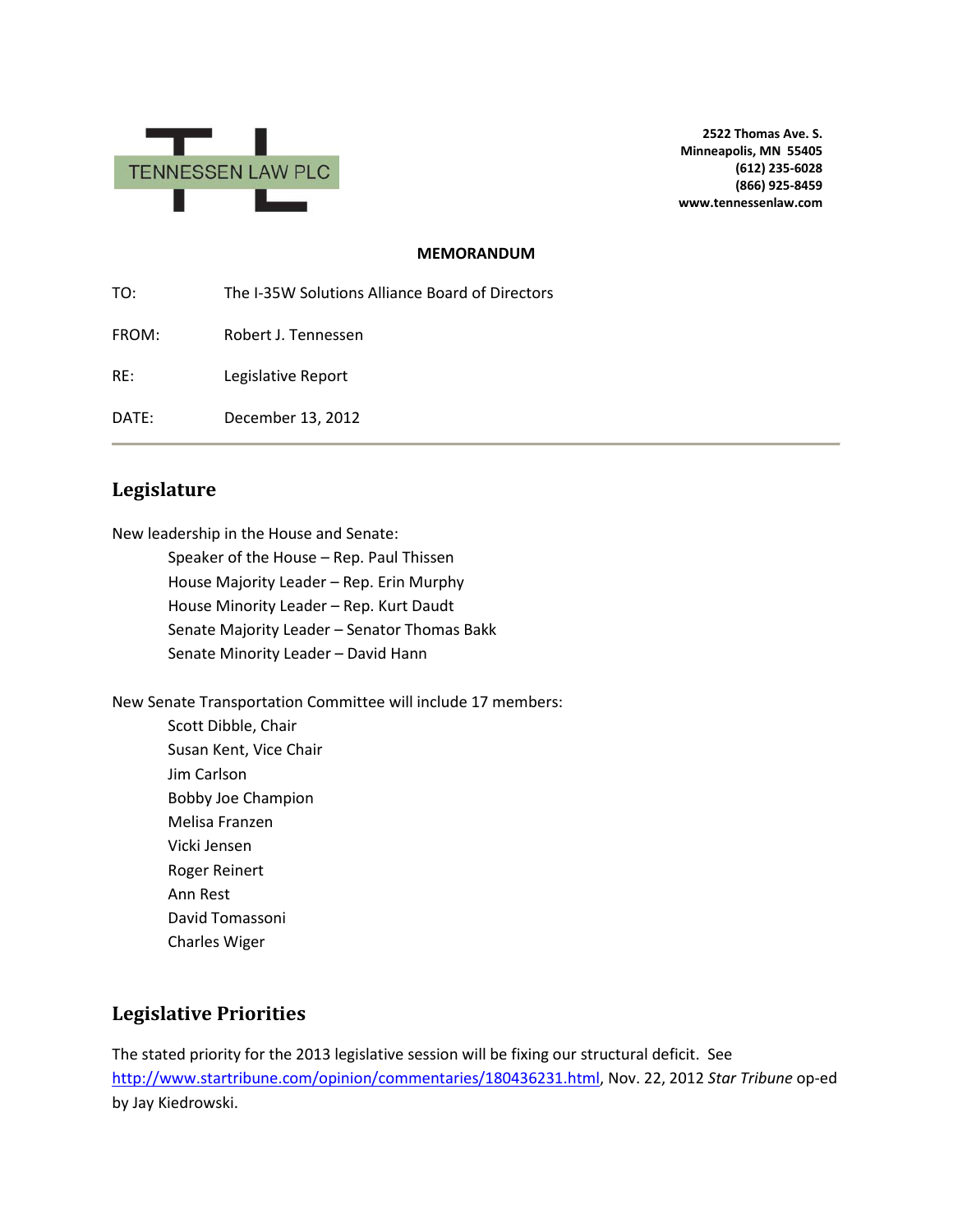The Governor's priorities include a major overhaul of the state tax system by eliminating certain corporate tax breaks, expanding the sales tax, and raising state income taxes for the highest earners, and lower property taxes and corporate income tax rates.

### **MMB November Economic Forecast**

Lawmakers will face a \$1.1 billion state budget deficit when the session convenes in January. The forecast may change depending on federal actions with regard to the upcoming "fiscal cliff." The MMB forecast will be the basis for the next two-year state budget. The governor must propose a budget to the legislature by Jan. 22, 2013. <http://www.mmb.state.mn.us/fu-current-fore-nov>

## **Cedar Avenue BRT**

Construction on the Cedar Avenue BRT line is continuing and it may become operational by May. One of seven new buses for the line has been received. The new bus cost \$500,000 and is designed to mimic a light rail vehicle with interior bike storage. When the line is finished, buses will travel every 15 minutes between 7 a.m. and 11 p.m. on weekdays from Apple Valley to Bloomington. Officials believe it will see 960 average daily weekday riders when it opens, and that ridership will grow to 3,650 weekday riders by 2030.

#### **MnDOT Commissioner Sorel**

Commissioner Tom Sorel left MnDOT to become president and CEO of AAA Minneapolis on Dec. 1. Bill Salisbury from the *Pioneer Press* interviewed Commissioner Sorel, see his article of Nov. 30, 2012 [http://www.twincities.com/ci\\_22100376/tom-sorel-strived-rebuild-minnesotas-roads-trust](http://www.twincities.com/ci_22100376/tom-sorel-strived-rebuild-minnesotas-roads-trust-transportation)[transportation.](http://www.twincities.com/ci_22100376/tom-sorel-strived-rebuild-minnesotas-roads-trust-transportation)

The governor is considering Bernie Arseneau, a state transportation agency veteran, and Charlie Zelle, CEO of Jefferson Lines, as possible commissioners.

# **The Transportation Finance Advisory Committee (TFAC)**

TFAC has completed its recommendations to the Governor on transportation revenues and spending. The recommendations and full report will be released later in December. The Summary Report and Recommendations were sent to you on Dec. 3. <http://www.dot.state.mn.us/tfac/docs/TFACSummaryReportNov30.pdf>

The recommendations call for raising taxes by \$20 billion over 20 years and shifting transit funding from the state to metro governments. Sources for additional revenue include increases in local sales taxes, gas taxes and vehicle fees.